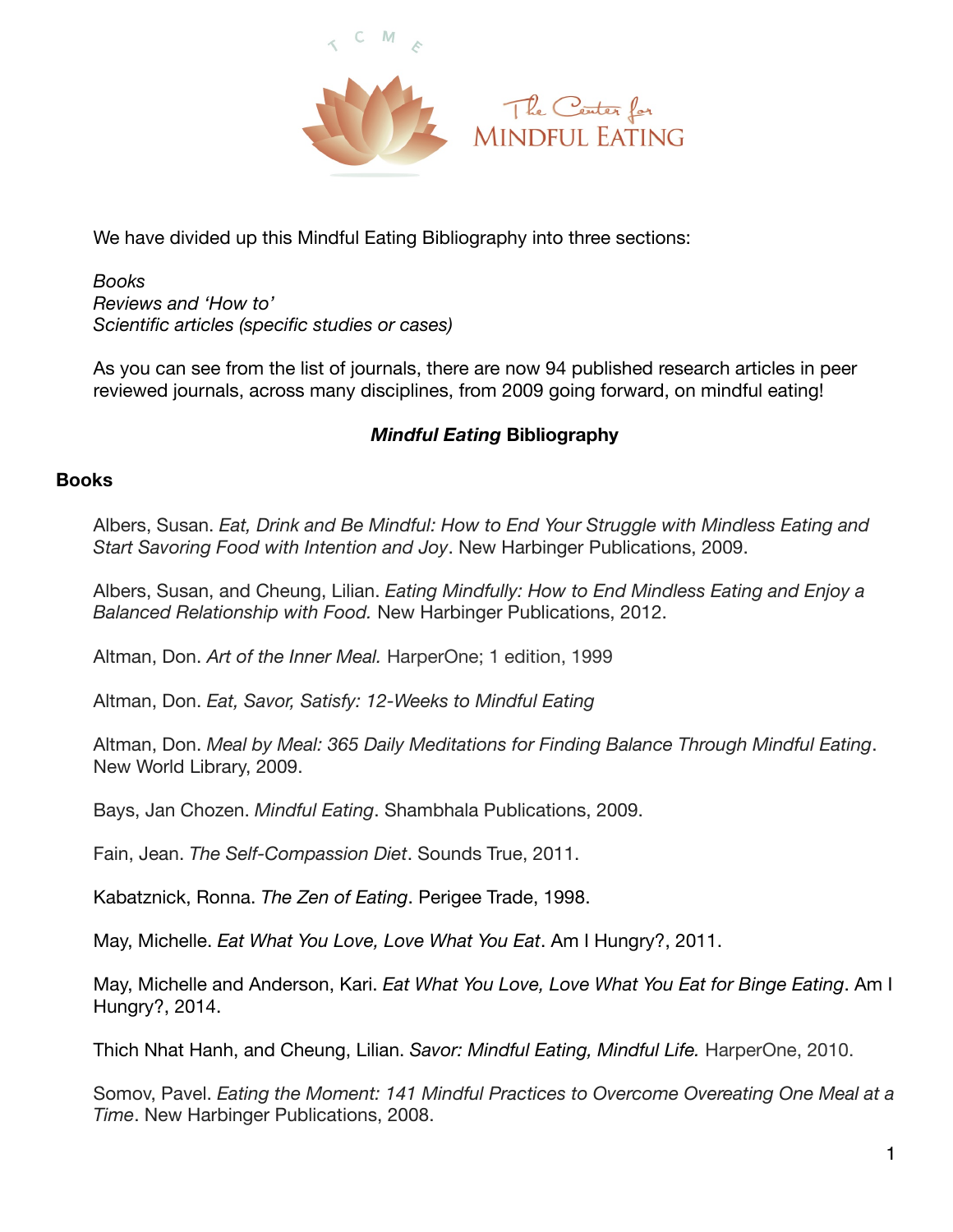## **Reviews and Background Articles on Mindful Eating**

Sutton, David. "The mindful kitchen, the embodied cook: Tools, technology and knowledge transmission on a Greek Island." *Material Culture Review/Revue de la culture matérielle* 70 (2009). Full text: <http://journals.hil.unb.ca/index.php/MCR/article/view/18165/19559>

Wanden-Berghe, Rocío Guardiola, Javier Sanz-Valero, and Carmina Wanden-Berghe. "The application of mindfulness to eating disorders treatment: a systematic review." *Eating Disorders* 19.1 (2010): 34-48. Abstract:<http://dx.10.1080/10640266.2011.533604>

Wansink, Brian, David R. Just, and Collin R. Payne. "Mindless eating and healthy heuristics for the irrational." *The American Economic Review* 99.2 (2009): 165-169. Full text: http:// [dyson.cornell.edu/special\\_programs/foodpsychology/pdf/permission/2009/Healthy\\_Hueristics-](http://dyson.cornell.edu/special_programs/foodpsychology/pdf/permission/2009/Healthy_Hueristics-AER_2009.pdf)AER\_2009.pdf

Wolever, Ruth Q., and Jennifer L. Best. "Mindfulness-based approaches to eating disorders." *Clinical handbook of mindfulness*. Springer New York, 2009. 259-287.

## **Research Articles**

Adams, Claire E., et al. "Unique relationships between facets of mindfulness and eating pathology among female smokers." *Eating behaviors* [13.4 \(2012\): 390-393. Abstract: doi.org/](http://dx.doi.org/10.1016/j.eatbeh.2012.05.009) 10.1016/j.eatbeh.2012.05.009

Albers, Susan. "Using mindful eating to treat food restriction: A case study." *Eating Disorders* 19.1 (2010): 97-107. Abstract: <http://dx.10.1080/10640266.2011.533609>

Albers, Susan. *Eat, Drink and Be Mindful: How to End Your Struggle with Mindless Eating and Start Savoring Food with Intention and Joy*. New Harbinger Publications, 2009.

Alberts, H. J. E. M., R. Thewissen, and L. Raes. "Dealing with problematic eating behaviour. The effects of a mindfulness-based intervention on eating behaviour, food cravings, dichotomous thinking and body image concern." *Appetite* [58.3 \(2012\): 847-851. Abstract: doi.org/10.1016/](http://dx.doi.org/10.1016/j.appet.2012.01.009) j.appet.2012.01.009

Alberts, Hugo J.E.M., et al. "Coping with food cravings. Investigating the potential of a mindfulness-based intervention." *Appetite* [55.1 \(2010\): 160-163. Abstract: doi.org/10.1016/](http://dx.doi.org/10.1016/j.appet.2010.05.044) j.appet.2010.05.044

Altman, Don. *Meal by Meal: 365 Daily Meditations for Finding Balance Through Mindful Eating*. New World Library, 2009.

Baer, Ruth A., Sarah Fischer, and Debra B. Huss. "Mindfulness-based cognitive therapy applied to binge eating: A case study." *Cognitive and Behavioral Practice* 12.3 (2005): 351-358. Abstract: [doi.org/10.1016/S1077-7229\(05\)80057-4,](http://dx.doi.org/10.1016/S1077-7229(05)80057-4)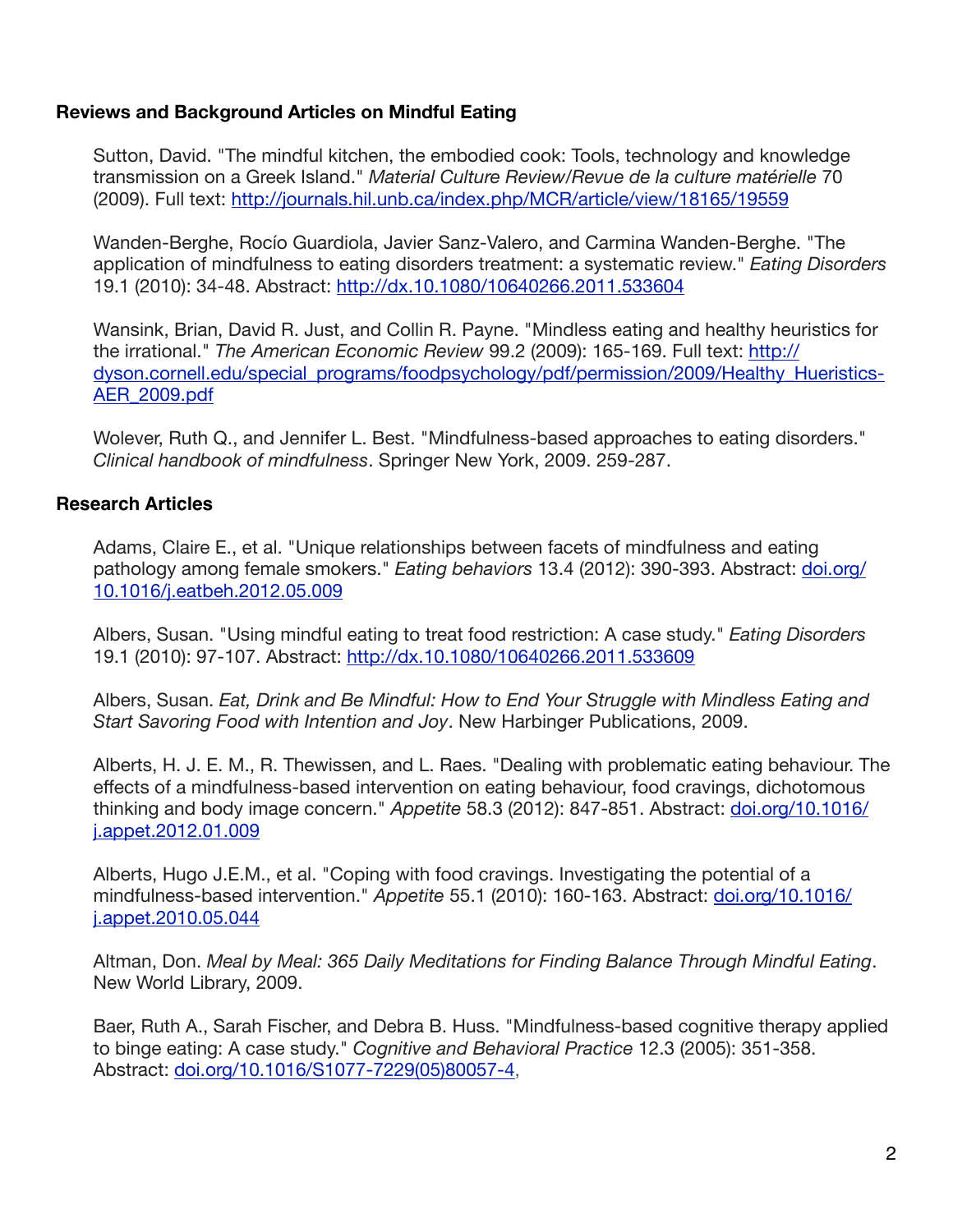Bahl, Shalini, et al. "Mindfulness: A Long-term Solution for Mindless Eating by College Students." *Journal of Public Policy & Marketing* [ja \(2012\): 1-42. Full text: http://static.ow.ly/docs/](http://static.ow.ly/docs/jppm%20mindfulness%20final_PNl.pdf) jppm%20mindfulness%20final\_PNl.pdf

Beshara, Monica, Amanda D. Hutchinson, and Carlene Wilson. "Does Mindfulness Matter? Everyday mindfulness, mindful eating and self-reported serving size of energy dense foods [among a sample of South Australian Adults."](http://dx.doi.org/10.1016/j.appet.2013.03.012) *Appetite* (2013). Abstract: doi.org/10.1016/j.appet. 2013.03.012

Butryn, Meghan L., et al. "Mindfulness and its relationship with eating disorders symptomatology in women receiving residential treatment." *Eating behaviors* (2012). Abstract: [doi.org/10.1016/j.eatbeh.2012.10.005](http://dx.doi.org/10.1016/j.eatbeh.2012.10.005)

Caldwell, Karen L., Michael J. Baime, and Ruth Q. Wolever. "Mindfulness based approaches to obesity and weight loss maintenance." *Journal of Mental Health Counseling* 34.3 (2012): 269. [Full text: http://www.biomedsearch.com/article/Mindfulness-based-approaches-to-obesity/](http://www.biomedsearch.com/article/Mindfulness-based-approaches-to-obesity/297915511.html) 297915511.html

Carmody, James, et al. "Mindfulness, spirituality, and health-related symptoms." *Journal of Psychosomatic Research* [64.4 \(2008\): 393-403. Abstract: doi.org/10.1016/j.jpsychores.](http://dx.doi.org/10.1016/j.jpsychores.2007.06.015) 2007.06.015

Carson, Ralph E. "Applying Mindfulness Techniques to Eating Disorders: A Neurobiologic Perspective." *iaedp Symposium 2012-Journey through the Looking Glass: Complex Issues/ Creative Solutions*[. iaedp, 2012. Abstract: https://iaedp.confex.com/iaedp/2012/webprogram/](https://iaedp.confex.com/iaedp/2012/webprogram/Session1969.html) Session1969.html

Cavanagh, Karen, et al. "The Effect of Portion Size on Food Intake is Robust to Brief Education and Mindfulness Exercises." *Journal of health psychology* (2013). Abstract: http:// [hpq.sagepub.com/content/early/2013/03/06/1359105313478645.abstract](http://hpq.sagepub.com/content/early/2013/03/06/1359105313478645.abstract)

Compare, A., E. Callus, and E. Grossi. "Mindfulness trait, eating behaviors and body uneasiness: a case-control study of binge eating disorder." *Eat. Weight Disord* 17.4-2012 (2012): e244-e251. Full text:<http://www.unibg.it/dati/persone/2715/6356.pdf>

Cousins, Nadine, et al. "A systematic review of interventions for eating and drinking problems following treatment for head and neck cancer suggests a need to look beyond swallowing and trismus." *Oral oncology* (2013). Abstract:<http://dx.doi.org/10.1016/j.oraloncology.2012.12.002>

Cowdrey, Felicity A., and Rebecca J. Park. "The role of experiential avoidance, rumination and mindfulness in eating disorders." *Eating behaviors* [13.2 \(2012\): 100-105. Abstract: doi.org/](http://dx.doi.org/10.1016/j.eatbeh.2012.01.001) 10.1016/j.eatbeh.2012.01.001

Cummings, Sue, and Margaret Furtato. "Nutritional Care of the Bariatric Surgery Patient." *Psychosocial Assessment and Treatment of Bariatric Surgery Patients* (2012). [Chapter 9 in *Psychosocial Assessment and Treatment of Bariatric Surgery Patients*, Mitchell, James E. E., & Martina de Zwaan, eds., CRC Press.]

Dalen, Jeanne, et al. "Pilot study: Mindful Eating and Living (MEAL): weight, eating behavior, and psychological outcomes associated with a mindfulness-based intervention for people with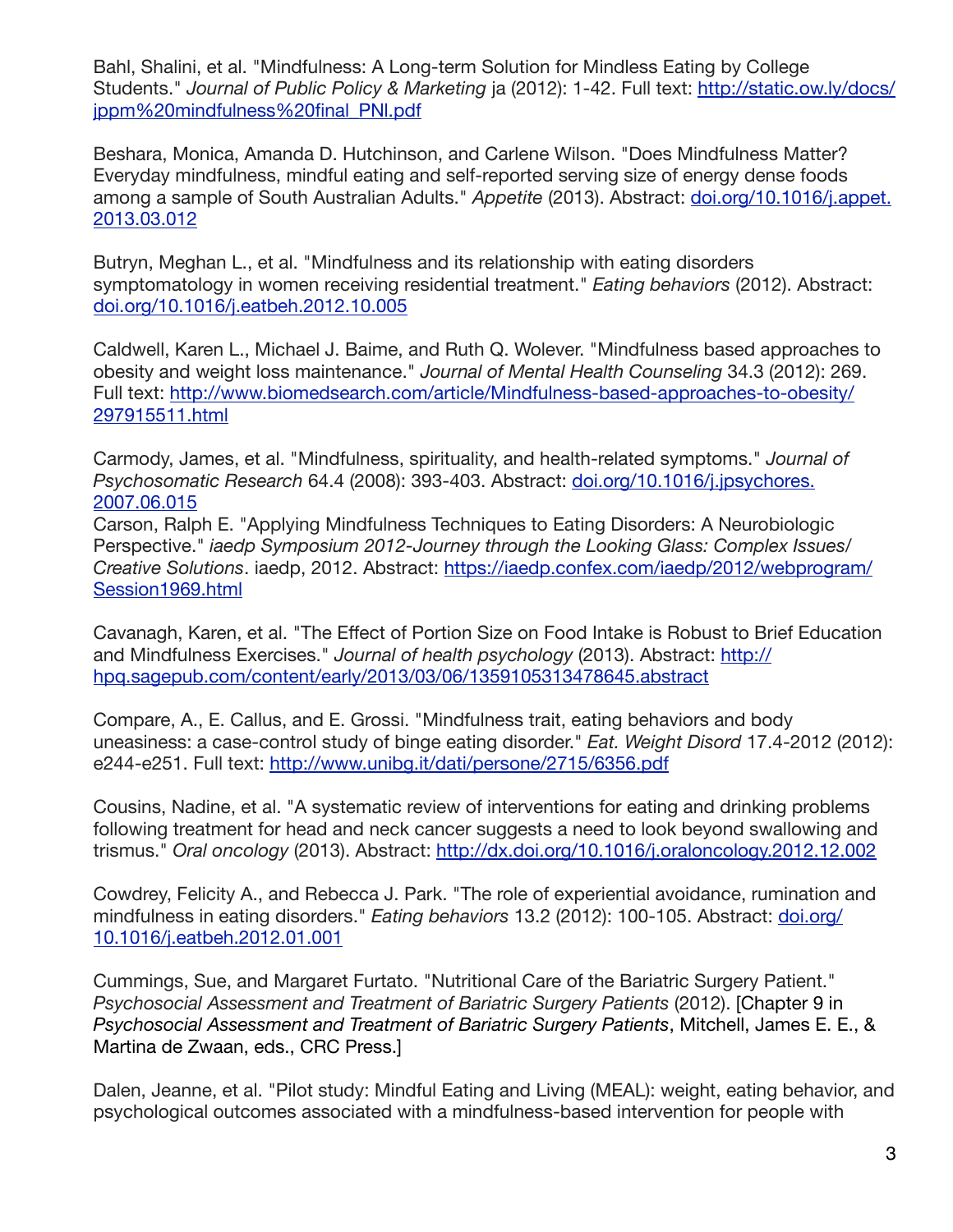obesity." *Complementary Therapies in Medicine* 18.6 (2010): 260-264. Full text: http:// [integrativehealthpartners.org/downloads/dalen%202010%20mfn%20eating%20weight.pdf](http://integrativehealthpartners.org/downloads/dalen%202010%20mfn%20eating%20weight.pdf)

Daubenmier, Jennifer, et al. "Changes in stress, eating, and metabolic factors are related to changes in telomerase activity in a randomized mindfulness intervention pilot study." *Psychoneuroendocrinology* [37.7 \(2012\): 917-928. Full text: http://www.ncbi.nlm.nih.gov/pmc/](http://www.ncbi.nlm.nih.gov/pmc/articles/PMC3384690/) articles/PMC3384690/

Daubenmier, Jennifer, et al. "Mindfulness intervention for stress eating to reduce cortisol and abdominal fat among overweight and obese women: an exploratory randomized controlled study." *Journal of obesity* 2011 (2011). Full text: [www.hindawi.com/journals/jobes/2011/651936/](http://www.hindawi.com/journals/jobes/2011/651936/)

DeSole, Leah. "Special Issue: Eating Disorders and Mindfulness." *Eating Disorders* 19.1 (2010): [1-5. http://www.tandfonline.com/doi/abs/10.1080/10640266.2011.547136?](http://www.tandfonline.com/doi/abs/10.1080/10640266.2011.547136?journalCode=uedi20#.UdXbPhprbIU) journalCode=uedi20#.UdXbPhprbIU

Dwiggins, Jessie. "Testing the effects of a mindful-eating intervention delivered with health coaching techniques: A pilot study." (2012). [M.S. thesis, University of Rhode Island.] Abstract: <http://search.proquest.com/docview/920282350>

Elliott, Charlene D. "Entertaining Eats: Children's "Fun Food" and the Transformation of the Domestic Foodscape." *Material Culture Review/Revue de la culture matérielle* 70 (2009). Full text: <http://journals.hil.unb.ca/index.php/MCR/article/view/18162/19553>

Engstrom, David. "Eating mindfully and cultivating satisfaction: modifying eating patterns in a bariatric surgery patient." *Bariatric Nursing and Surgical Patient Care* 2.4 (2007): 245-250. Abstract: [doi/abs/10.1089/bar.2007.9954](http://online.liebertpub.com/doi/abs/10.1089/bar.2007.9954)

Epel, Elissa S., A. Janet Tomiyama, and M. Dallman. "Stress and reward neural networks, eating, and obesity." (2011). [Chapter to appear in Handbook or Food and Adictions, edited by Brownell & Gold.] Full text: http://www.dishlab.org/pubs/ [EpelTomiyamaDallmanInPressStressRewardObesity.pdf](http://www.dishlab.org/pubs/EpelTomiyamaDallmanInPressStressRewardObesity.pdf)

Forman, Evan M., et al. "An open trial of an acceptance-based behavioral intervention for weight loss." *Cognitive and Behavioral Practice* [16.2 \(2009\): 223-235. Abstract: doi.org/10.1016/j.cbpra.](http://dx.doi.org/10.1016/j.cbpra.2008.09.005) 2008.09.005. Full text via **[PDF]** [from researchgate.net.](http://www.researchgate.net/publication/222661261_An_Open_Trial_of_an_Acceptance-Based_Behavioral_Intervention_for_Weight_Loss/file/d912f5040d4d1e16ef.pdf)

Framson, Celia, et al. "Development and validation of the Mindful Eating Questionnaire." *Journal of the American Dietetic Association* 109.8 (2009): 1439-1444. Full text. http:// [www.ncbi.nlm.nih.gov/pmc/articles/PMC2734460/](http://www.ncbi.nlm.nih.gov/pmc/articles/PMC2734460/)

Gerweck, Catherine, and Joanne Curran Celentano. "The Real Weighty Issue: Losing Is Just the Beginning." *American Journal of Lifestyle Medicine* [4.2 \(2010\): 121-123. Abstract: http://dx.](http://dx.10.1177/1559827609357310) 10.1177/1559827609357310

Gilbert, Desleigh, and Jennifer Waltz. "Mindfulness and health behaviors." *Mindfulness* 1.4 (2010): 227-234. Abstract: <http://link.springer.com/article/10.1007/s12671-010-0032-3#page-1>

Godsey, Judi. "The role of mindfulness based interventions in the treatment of obesity and eating disorders: An integrative review." *Complementary Therapies in Medicine* (2013).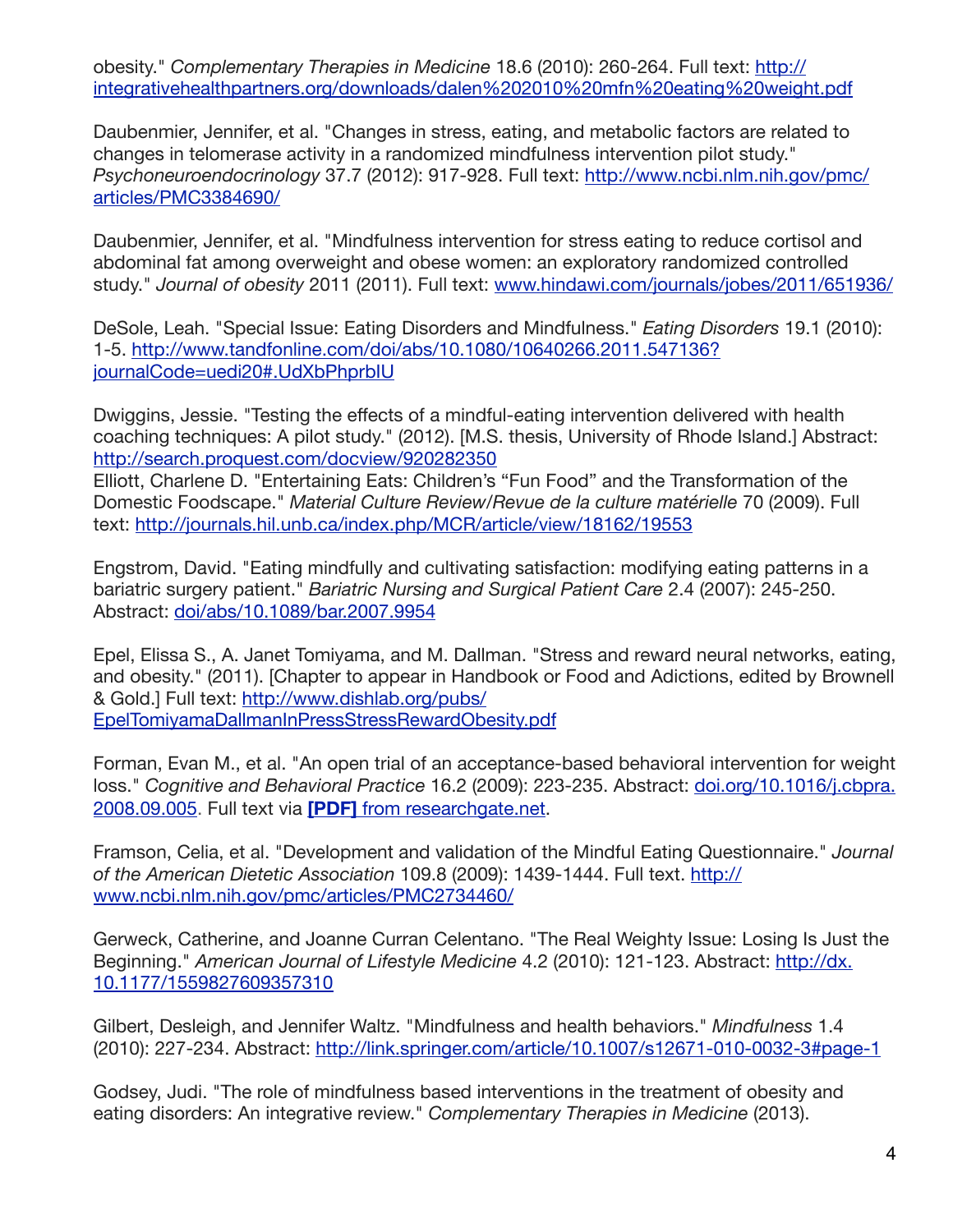[Summary: http://www.complementarytherapiesinmedicine.com/article/S0965-2299\(13\)00096-4/](http://www.complementarytherapiesinmedicine.com/article/S0965-2299(13)00096-4/abstract) abstract

Greeson, Jeffrey, and Jeffrey Brantley. "Mindfulness and anxiety disorders: Developing a wise relationship with the inner experience of fear." *Clinical handbook of mindfulness*. Springer New York, 2009. 171-188.

Gross, Mariel. "The Physical and Psychological Effects and Aspects of Intuitive Eating." (2012). [PowerPoint: http://marielgrosseportfolio.yolasite.com/resources/Intuitive%20Eating](http://marielgrosseportfolio.yolasite.com/resources/Intuitive%20Eating%20Professional%20ppt_Mariel%20Gross.pdf) %20Professional%20ppt\_Mariel%20Gross.pdf

Hanh, Thich Nhat, and Lilian Cheung. *Savor: Mindful eating, mindful life*. HarperCollins, 2010.

Harnett, Paul H., et al. "The short-term impact of a brief group-based mindfulness therapy program on depression and life satisfaction." *Mindfulness* 1.3 (2010): 183-188. Abstract: http:// [link.springer.com/article/10.1007/s12671-010-0024-3](http://link.springer.com/article/10.1007/s12671-010-0024-3)

Hepworth, Natasha S. "A mindful eating group as an adjunct to individual treatment for eating disorders: a pilot study." *Eating Disorders* [19.1 \(2010\): 6-16. Abstract: http://dx.](http://dx.10.1080/10640266.2011.533601) 10.1080/10640266.2011.533601

Hong, Phan Y., David A. Lishner, and Kim H. Han. "Mindfulness and eating: An experiment examining the effect of mindful raisin eating on the enjoyment of sampled food." *Mindfulness* (2012): 1-8. Abstract:<http://link.springer.com/article/10.1007/s12671-012-0154-x#page-1>

Hong, Phan Y., et al. "The positive impact of mindful eating on expectations of food liking." *Mindfulness* [2.2 \(2011\): 103-113. Abstract: http://link.springer.com/article/10.1007/](http://link.springer.com/article/10.1007/s12671-011-0048-3#page-1) s12671-011-0048-3#page-1

Horowitz, Sala. "Treating Eating Disorders Mindfully." *Alternative and Complementary Therapies* 15.1 (2009): 11-16.<http://dx.10.1089/act.2009.15101>

Hwang, Yoon-Suk, and Patrick Kearney. "A systematic review of mindfulness intervention for individuals with developmental disabilities: long-term practice and long lasting effects." *Research in developmental disabilities* [34.1 \(2013\): 314-326. Abstract: doi.org/10.1016/j.ridd.](http://dx.doi.org/10.1016/j.ridd.2012.08.008) 2012.08.008

Jacobs, J., et al. "A pilot study of a single-session training to promote mindful eating." *Advances in mind-body medicine* [27.2 \(2012\): 18-23. Abstract: http://europepmc.org/abstract/](http://europepmc.org/abstract/MED/23709408) MED/23709408

Jazaieri, Hooria, and Shauna L. Shapiro. "Managing Stress Mindfully." *Contemplative Practices in Action: Spirituality, Meditation, and Health* (2010): 17. [In: Plante, Thomas G. *Contemplative Practices in Action: Spirituality, Meditation, and Health*.]

Juarascio, Adrienne, et al. "The development and validation of the food craving acceptance and action questionnaire (FAAQ)." *Eating behaviors* [12.3 \(2011\): 182-187. Abstract: doi.org/10.1016/](http://dx.doi.org/10.1016/j.eatbeh.2011.04.008) j.eatbeh.2011.04.008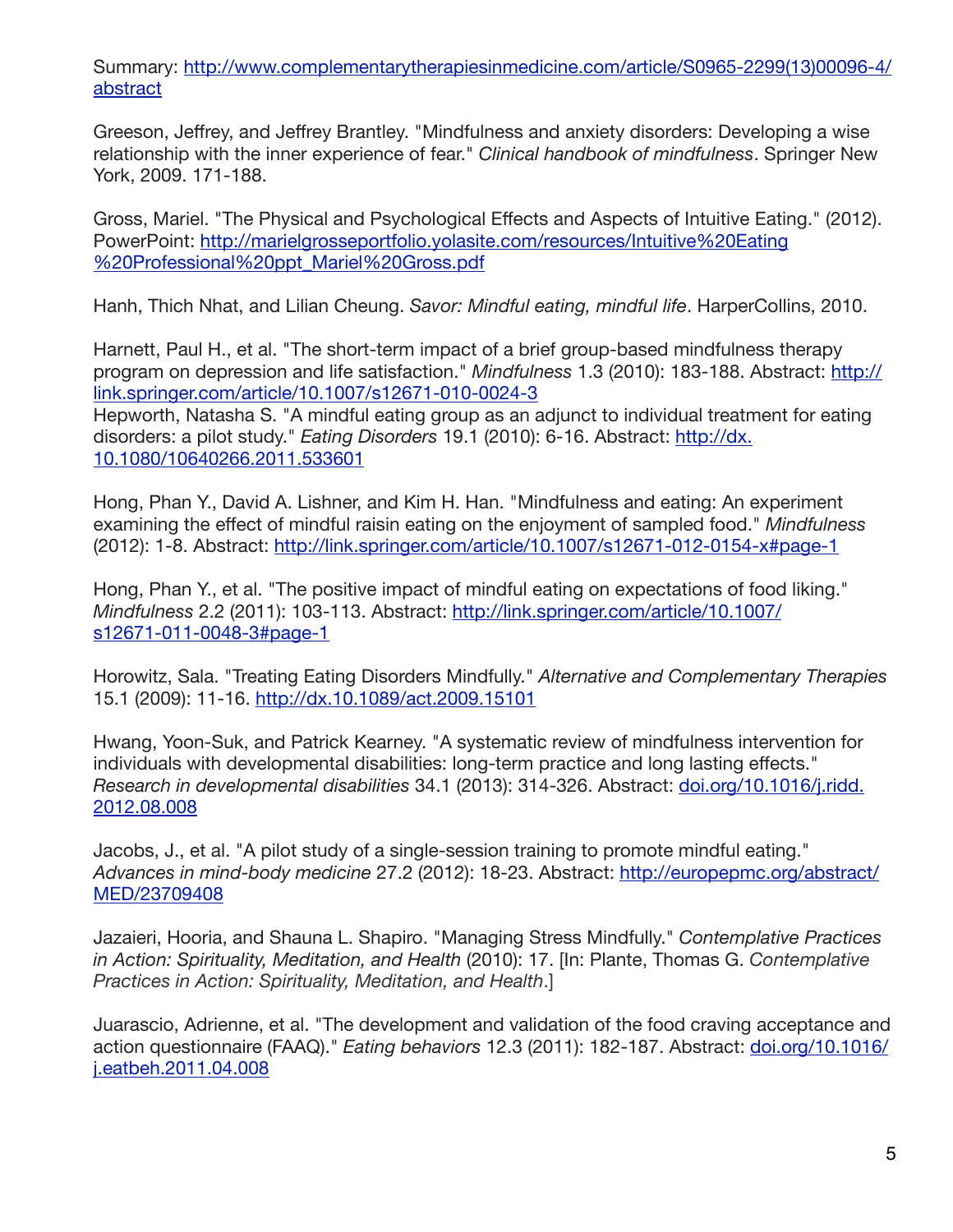Kristeller, Jean L. "Mindfulness, wisdom and eating: Applying a multi-domain model of meditation effects." *Journal of constructivism in the human sciences* 8.2 (2003): 107-118. Full text: <http://www.metanexus.net/archive/conference2004/pdf/kristeller.pdf>

Kristeller, Jean L., and C. Brendan Hallett. "An exploratory study of a meditation-based intervention for binge eating disorder." *Journal of Health Psychology* 4.3 (1999): 357-363 Full text: <http://www.mindfulcounseling.org/KristellerBEDandMindfulEating.pdf>

Kristeller, Jean L., and Ruth Q. Wolever. "Mindfulness-based eating awareness training for treating binge eating disorder: the conceptual foundation." *Eating disorders* 19.1 (2010): 49-61. Abstract:<http://dx.10.1080/10640266.2011.533605>

Kristeller, Jean, Ruth Q. Wolever, and Virgil Sheets. "Mindfulness-Based Eating Awareness Training (MB-EAT) for Binge Eating: A Randomized Clinical Trial." *Mindfulness* (2013): 1-16. Abstract:<http://link.springer.com/article/10.1007/s12671-012-0179-1#page-1>

Kronberg, Sondra. "The Zen of Eating: Using Mindfulness Techniques in the Treatment of Eating Disorders." *iaedp Symposium 2013: What's New Under the Sun? Innovative Approaches to Treatment*[. iaedp, 2013. Abstract: https://iaedp.confex.com/iaedp/2013/webprogram/](https://iaedp.confex.com/iaedp/2013/webprogram/Session2202.html) Session2202.html

Lavender, Jason M., Bianca F. Jardin, and Drew A. Anderson. "Bulimic symptoms in undergraduate men and women: Contributions of mindfulness and thought suppression." *Eating Behaviors* 10.4 (2009): 228-231. Abstract: [doi.org/10.1016/j.eatbeh.2009.07.002](http://dx.doi.org/10.1016/j.eatbeh.2009.07.002)

Lavender, Jason M., Kim L. Gratz, and Matthew T. Tull. "Exploring the relationship between facets of mindfulness and eating pathology in women." *Cognitive Behaviour Therapy* 40.3 (2011): 174-182. Abstract: <http://dx.10.1080/16506073.2011.555485>

Leong, Sook Ling, et al. "Faster self-reported speed of eating is related to higher body mass index in a nationwide survey of middle-aged women." *Journal of the American Dietetic Association* 111.8 (2011): 1192-1197. Abstract: [doi.org/10.1016/j.jada.2011.05.012](http://dx.doi.org/10.1016/j.jada.2011.05.012)

Lillis, Jason, et al. "Teaching acceptance and mindfulness to improve the lives of the obese: A preliminary test of a theoretical model." *Annals of Behavioral Medicine* 37.1 (2009): 58-69. Full text: [http://www.weightescape.com.au/upimages/file/Lillis\\_2009\\_ACT\\_weight\\_loss.pdf](http://www.weightescape.com.au/upimages/file/Lillis_2009_ACT_weight_loss.pdf)

Marek, Ryan J., et al. "Targeting premeal anxiety in eating disordered clients and normal controls: A preliminary investigation into the use of mindful eating vs. distraction during food exposure." *International Journal of Eating Disorders* [\(2013\). Epub ahead of print. Abstract: http://](http://dx.10.1002/eat.22152) dx.10.1002/eat.22152

Masuda, Akihiko, and Johanna W. Wendell. "Mindfulness mediates the relation between disordered eating-related cognitions and psychological distress." *Eating Behaviors* 11.4 (2010): 293-296. Abstract: [doi.org/10.1016/j.eatbeh.2010.07.001](http://dx.doi.org/10.1016/j.eatbeh.2010.07.001)

Masuda, Akihiko, Matthew Price, and Robert D. Latzman. "Mindfulness moderates the relationship between disordered eating cognitions and disordered eating behaviors in a non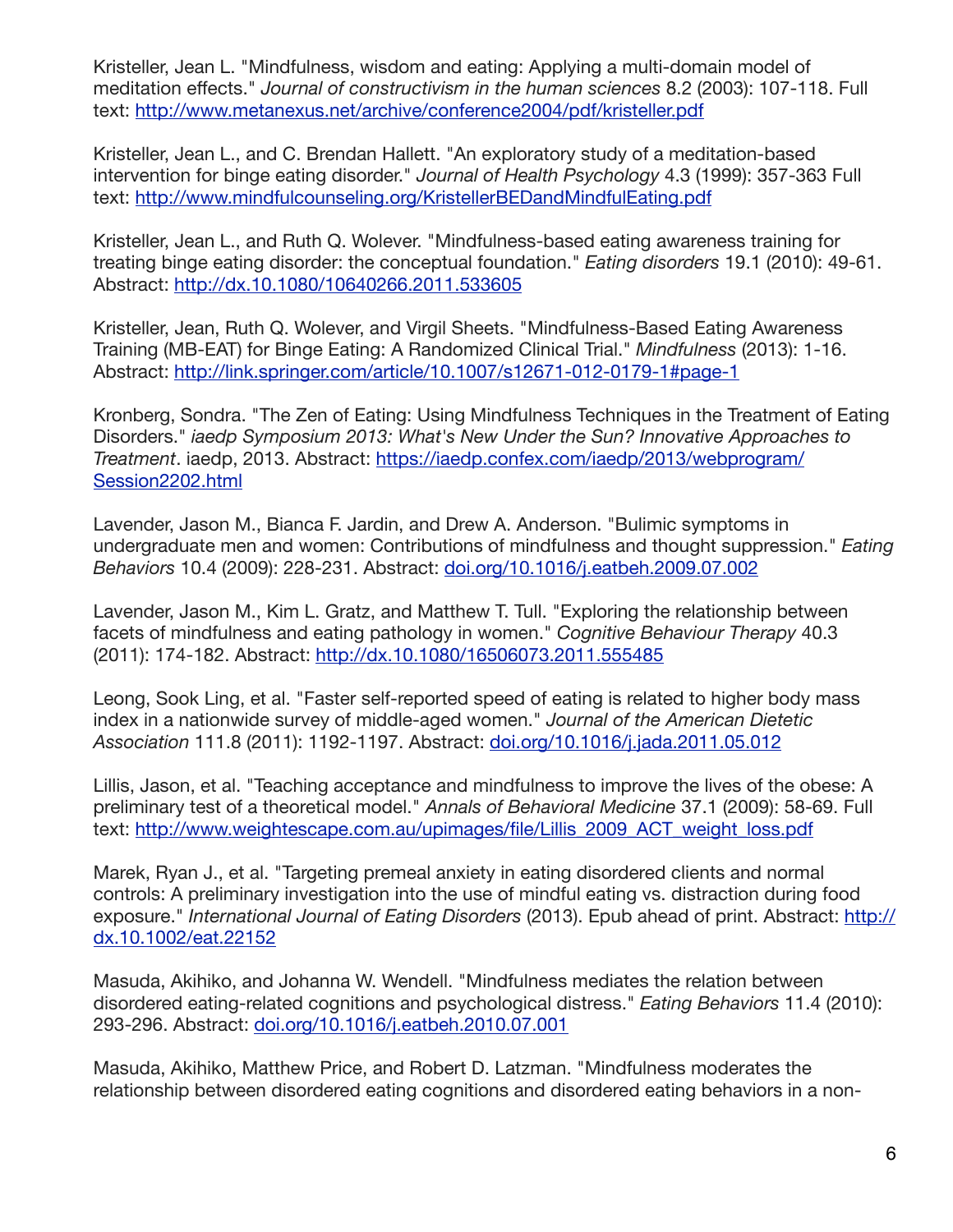clinical college sample." *Journal of psychopathology and behavioral assessment* 34.1 (2012): 107-115. Full text:<http://www.ncbi.nlm.nih.gov/pmc/articles/PMC3415312/>

May, Michelle L. "The Mindful Eating Cycle: A systematic approach for the treatment of Binge Eating." *iaedp Symposium 2013: What's New Under the Sun? Innovative Approaches to Treatment*[. iaedp, 2013. Abstract: https://iaedp.confex.com/iaedp/2013/webprogram/](https://iaedp.confex.com/iaedp/2013/webprogram/Session2227.html) Session2227.html

Merwin, Rhonda M., et al. "Interoceptive awareness in eating disorders: Distinguishing lack of clarity from non-acceptance of internal experience." *Cognition and emotion* 24.5 (2010): 892-902. Abstract:<http://dx.10.1080/02699930902985845>

Meyers, Stephanie, and Mary Jane Ott. "Mindful eating as a clinical intervention for survivors of head and neck cancer: Interdisciplinary collaboration and strategies to improve oral intake." *Topics in Clinical Nutrition* [23.4 \(2008\): 340-346. Abstract: http://dx.10.1097/01.TIN.](http://dx.10.1097/01.TIN.0000341346.50589.9e) 0000341346.50589.9e

Miller, Carla K., et al. "Comparative effectiveness of a mindful eating intervention to a diabetes self-management intervention among adults with type 2 diabetes: a pilot study." *Journal of the Academy of Nutrition and Dietetics* 112.11 (2012): 1835-1842. Full text: https://ckm.osu.edu/ [sitetool/sites/familymedicinepublic/documents/Miser-article.pdf](https://ckm.osu.edu/sitetool/sites/familymedicinepublic/documents/Miser-article.pdf)

Moon, Alice, and Howard Berenbaum. "Emotional awareness and emotional eating." *Cognition and Emotion* 23.3 (2009): 417-429. Abstract: <http://dx.10.1080/02699930801961798>

Nagata, Toshihiko. "Mindfulness in the management of eating disorders." *World Psychiatry* 8.3 (2009): 164-165. Abstract: <http://dx.10.1002/j.2051-5545.2009.tb00243.x>

Niemiec, Ryan M. "Mindful living: Character strengths interventions as pathways for the five mindfulness trainings." *International Journal of Wellbeing* 2.1 (2012). Full text: http:// [internationaljournalofwellbeing.org/ijow/index.php/ijow/article/viewFile/85/180](http://internationaljournalofwellbeing.org/ijow/index.php/ijow/article/viewFile/85/180)

Niemiec, Ryan M., Tayyab Rashid, and Marcello Spinella. "Strong mindfulness: Integrating mindfulness and character strengths." *Journal of Mental Health Counseling* 34.3 (2012): 240. [Full text: http://m.psychologytoday.com/files/attachments/106178/strong-mindfulness](http://m.psychologytoday.com/files/attachments/106178/strong-mindfulness-integrating-m-cs-niemiec-rashid-spinella-2012.pdf)integrating-m-cs-niemiec-rashid-spinella-2012.pdf

Osborn, Robyn, et al. "Loss of control and binge eating in children and adolescents." *A Clinician's Guide to Binge Eating Disorder* (2013): 170. [In: A Clinician's Guide to Binge Eating Disorder. Routledge. ]

Paolini, Brielle, et al. "Coping with brief periods of food restriction: mindfulness matters." *Frontiers in aging neuroscience* [4 \(2012\). Full text: http://www.ncbi.nlm.nih.gov/pmc/articles/](http://www.ncbi.nlm.nih.gov/pmc/articles/PMC3368241/) PMC3368241/

Park, Taehwan, Maryanne Reilly-Spong, and Cynthia R. Gross. "Mindfulness: a systematic review of instruments to measure an emergent patient-reported outcome (PRO)." *Quality of Life Research* [\(2013\): 1-21. Abstract: http://link.springer.com/article/10.1007/](http://link.springer.com/article/10.1007/s11136-013-0395-8#page-1) s11136-013-0395-8#page-1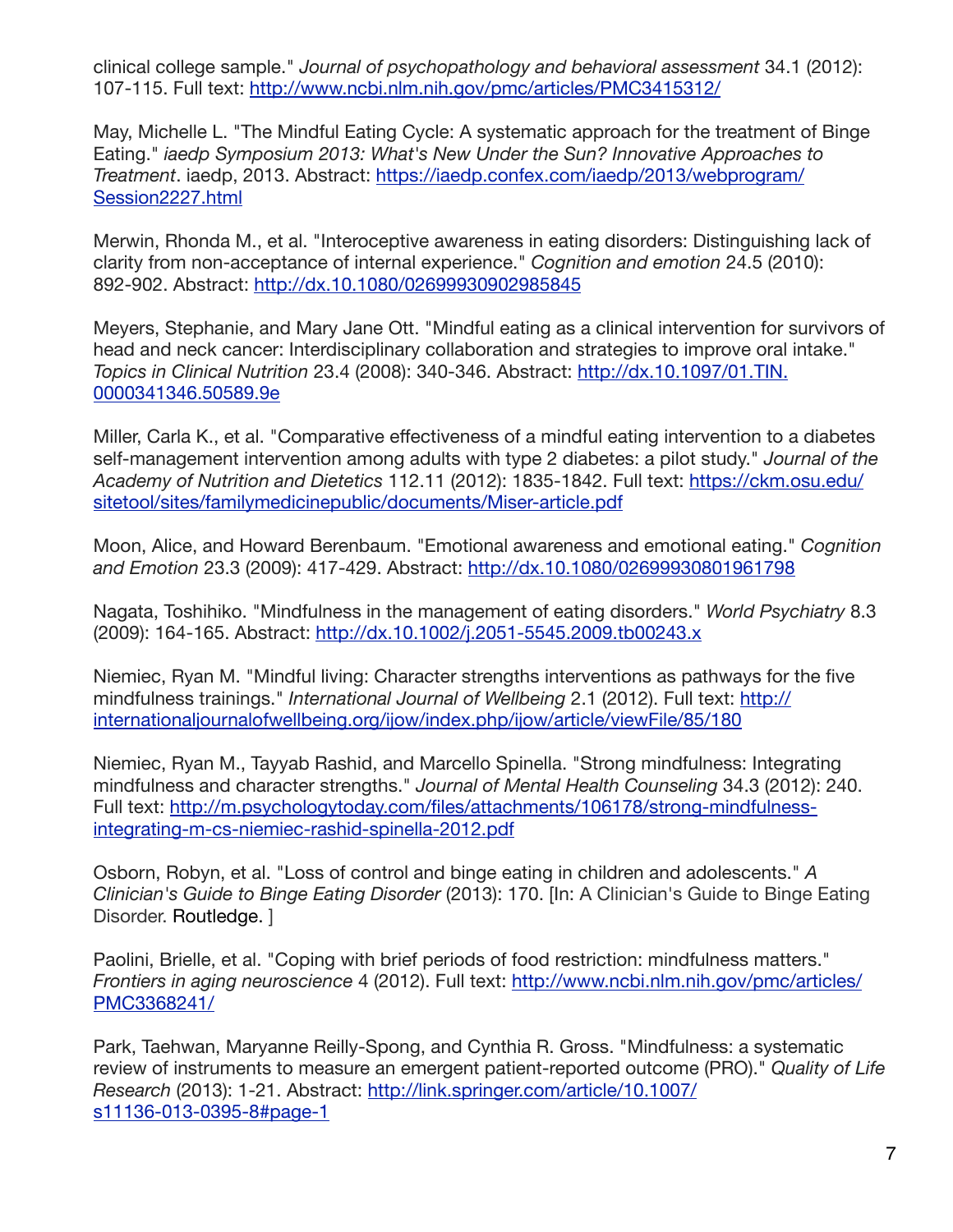Pidgeon, Aileen, Klaire Lacota, and James Champion. "The Moderating Effects of Mindfulness on Psychological Distress and Emotional Eating Behaviour." *Australian Psychologist* (2012). Abstract:<http://dx.10.1111/j.1742-9544.2012.00091.x>

Pretlow, Robert A. "Addiction to highly pleasurable food as a cause of the childhood obesity epidemic: a qualitative Internet study." *Eating Disorders* 19.4 (2011): 295-307. Full text: http:// [www.ncbi.nlm.nih.gov/pmc/articles/PMC3144482/](http://www.ncbi.nlm.nih.gov/pmc/articles/PMC3144482/)

Proulx, Kathryn. "Experiences of women with bulimia nervosa in a mindfulness-based eating disorder treatment group." *Eating Disorders* [16.1 \(2007\): 52-72. Abstract: http://dx.](http://dx.10.1080/10640260701773496) 10.1080/10640260701773496

Prowse, Emma, Miles Bore, and Stella Dyer. "Eating disorder symptomatology, body image, and [mindfulness: Findings in a non](http://dx.10.1111/cp.12008)‐clinical sample." *Clinical Psychologist* (2013). Abstract: http://dx. 10.1111/cp.12008

Rodríguez, Irene Mateos, Felicity A. Cowdrey, and Rebecca J. Park. "Is there a place for mindfulness in the treatment of anorexia nervosa?" *Advances in Eating Disorders* ahead-of-print (2013): 1-11. Abstract: <http://dx.10.1080/21662630.2013.795755>

Shuman, Ellen. "The Compassionate-Mind Guide to Ending Overeating: Using Compassion-Focused Therapy to Overcome Bingeing and Disordered Eating: by Ken Goss. Oakland, CA: New Harbinger Publications, 2011, 248 pages, paperback, \$24.95." *Eating Disorders* 20.3 (2012): 252-253.

Singh, Nirbhay N., et al. "A mindfulness-based health wellness program for individuals with prader-willi syndrome." *Journal of Mental Health Research in Intellectual Disabilities* 4.2 (2011): 90-106. Abstract: <http://dx.10.1080/19315864.2011.583489>

Smart, Rebekah. "Treating Asian American women with eating disorders: multicultural competency and empirically supported treatment." *Eating disorders* 18.1 (2009): 58-73. Abstract:<http://dx.10.1080/10640260903439540>

Stok, F. Marijn, et al. ""I should remember I don't want to become fat": Adolescents' views on self-regulatory strategies for healthy eating." *Journal of Adolescence* 35.1 (2012): 67-75. Full [text: http://tempestproject.eu/attachments/article/32/Stok%20et%20al.%20-%202012%20-](http://tempestproject.eu/attachments/article/32/Stok%20et%20al.%20-%202012%20-%20J%20Adol.pdf) %20J%20Adol.pdf

Sutton, David. "The mindful kitchen, the embodied cook: Tools, technology and knowledge transmission on a Greek Island." *Material Culture Review/Revue de la culture matérielle* 70 (2009). Full text: <http://journals.hil.unb.ca/index.php/MCR/article/view/18165/19559>

Teixeira, P. J., H. Patrick, and J. Mata. "Why we eat what we eat: The role of autonomous motivation in eating behaviour regulation." *Nutrition Bulletin* 36.1 (2011): 102-107. Full text: http://userpage.fu-berlin.de/~imata/jutta/Teixeira%20Mata%20Patrick%20eating%20selfregulation%20why%20we%20eat%20Nutr%20Bull%202011.pdf